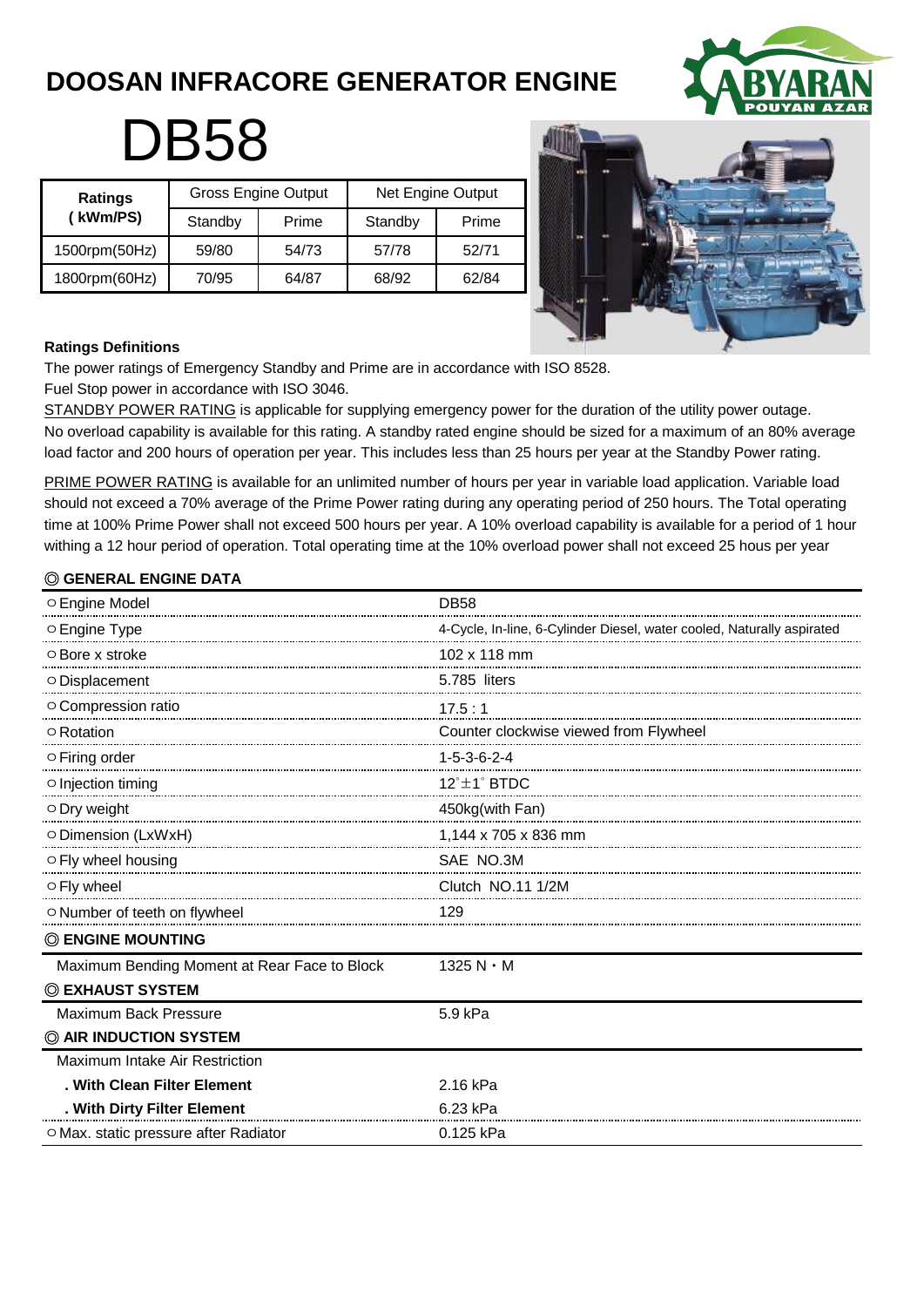# ◎ **COOLING SYSTEM**

| Water circulation by centrifugal pump on engine.                                                 |                                                                       |
|--------------------------------------------------------------------------------------------------|-----------------------------------------------------------------------|
| O Cooling method                                                                                 | Fresh water forced circulation                                        |
| O Coolant capacity                                                                               | Engine Only: Approx. 12 lit, With Radiator: Approx 31 lit. (standard) |
| ○ Coolant flow rate                                                                              | liters / min                                                          |
| O Pressure Cap                                                                                   | Max. 49 kPa                                                           |
| ○ Water Temperature                                                                              |                                                                       |
| - Maximum for standby and Prime                                                                  | $103^{\circ}$ C                                                       |
| - Before start of full load                                                                      | 40.0℃                                                                 |
| $\circ$ Water pump                                                                               | Centrifugal type driven by belt                                       |
| O Thermostat Type and Range                                                                      | Wax - pellet type, Opening temp. 82°C, Full open temp. 95°C           |
| ○ Cooling fan                                                                                    | Blower type, steel, 520 mm diameter, 6 blade                          |
| O Max. external coolant system restriction                                                       | Not Available                                                         |
| © LUBRICATION SYSTEM                                                                             |                                                                       |
| Force-feed lubrication by gear pump, lubricating oil cooling in cooling water circuit of engine. |                                                                       |
| O Lub. Method                                                                                    | Fully forced pressure feed type                                       |
| $\circ$ Oil pump                                                                                 | Gear type driven by crank-shaft gear                                  |
| $\circ$ Oil filter                                                                               | Full flow, cartridge type                                             |
| Oil capacity                                                                                     | Max. 19 liters, Min. 16 liters                                        |
| O Lub oil pressure                                                                               | Idle Speed: Min 100 kPa                                               |
|                                                                                                  | Governed Speed: Min 250 kPa                                           |
| O Maximum oil temperature                                                                        | 120°C                                                                 |
| ○ Angularity limit                                                                               | Front down 10 deg, Front up 10 deg, Side to side 22.5 deg             |
| O Lubrication oil                                                                                | Refer to Operation Manual                                             |
| © FUEL SYSTEM                                                                                    |                                                                       |
| Bosch type in-line pump with integrated, electromagnetic actuator.                               |                                                                       |
| ○ Injection pump                                                                                 | Zexel in-line "A" type                                                |
| ○ Governor                                                                                       | RSV type (all speed control)                                          |
| ○ Speed drop                                                                                     | G2 Class (ISO 8528)                                                   |
| $\circ$ Feed pump                                                                                |                                                                       |
|                                                                                                  |                                                                       |
|                                                                                                  | 21.6 MPa                                                              |
| $\circ$ Fuel filter                                                                              |                                                                       |
| O Maximum fuel inlet restriction                                                                 | 10 kPa                                                                |
| $\circ$ Maximum fuel return restriction                                                          | 60 kPa                                                                |
|                                                                                                  | 175 liters / hr                                                       |
| $\circ$ Used fuel                                                                                | Diesel fuel oil                                                       |
| © ELECTRICAL SYSTEM                                                                              |                                                                       |
| O Battery Charging Alternator                                                                    | 28.5V x 45A alternator                                                |
| ○ Voltage regulator                                                                              | Built-in type IC regulator                                            |
| ○ Starting motor                                                                                 | 24V x 4.5 kW<br>24V                                                   |
| O Battery Voltage<br>O Battery Capacity                                                          | 100 Ah (recommended)                                                  |
| ○ Starting aid (Option)                                                                          | <b>Block heater</b>                                                   |

 $\circ$  Starting aid (Option)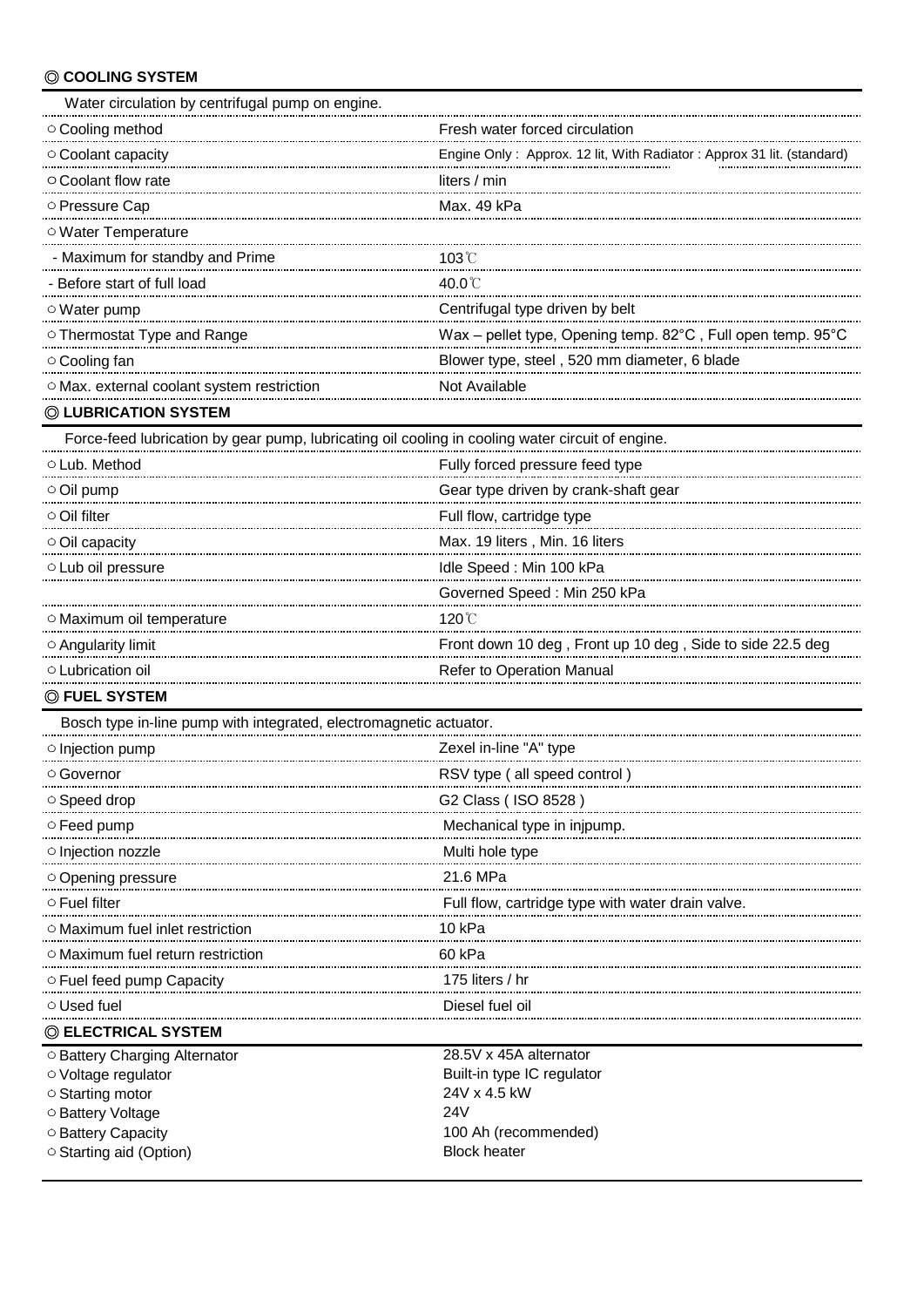# ◎ **VALVE SYSTEM**

| I vpe                        | Overhead valve type              |  |  |
|------------------------------|----------------------------------|--|--|
| $\circ$ Number of valve      | Intake 1, exhaust 1 per cylinder |  |  |
| $\circ$ Valve lashes at cold | Intake 0.4mm, Exhaust 0.4mm      |  |  |
| $\circ$ Valve timing         |                                  |  |  |
|                              | Dpenina<br>?lose                 |  |  |
| -. Intake valve              | 28 deg. BTDC<br>62 deg. ABDC     |  |  |
| - Exhaust valve              | 28 deg. ATDC<br>70 deg. BBDC     |  |  |

| © PERFORMANCE DATA                                                       |           | <b>Prime Power</b> |       | <b>Standby Power</b> |       |
|--------------------------------------------------------------------------|-----------|--------------------|-------|----------------------|-------|
| O Governed Engine speed                                                  | rpm       | 1500               | 1800  | 1500                 | 1800  |
| ○ Engine Idle Speed                                                      | rpm       | 800                | 800   | 800                  | 800   |
| Over speed limit                                                         | rpm       | 1650               | 1980  | 1650                 | 1980  |
| O Gross Engine Power Output                                              | kW        | 54                 | 64    | 59                   | 70    |
|                                                                          | ps<br>    | 73                 | 87    | 80                   | 95    |
| O Break Mean effective pressure Mpa                                      |           | 0.54               | 0.53  | 0.59                 | 0.58  |
| O Mean Piston Speed                                                      | m/s       | 5.9                | 7.08  | 5.9                  | 7.08  |
| ○ Friction Horsepower                                                    | kW        | 13                 | 17    | 13                   |       |
|                                                                          | ps        | 17.67              | 23.11 | 17.67                | 23.11 |
| ○ Specific fuel consumption                                              |           |                    |       |                      |       |
| 25% load                                                                 | liters/hr | 4.8                | 5.7   | 5.9                  | 6.4   |
| 50% load                                                                 | liters/hr | 7.6                | 8.4   | 8.8                  | 9.8   |
| 75% load                                                                 | liters/hr | 10.5               | 12.2  | 11.7                 | 13.1  |
| 100% load                                                                | liters/hr | 13.9               | 16.4  | 15.3                 | 18.1  |
| ○ Maximum Lube oil consumptic g/h                                        |           | 51.1               | 60.9  | 56                   | 66.5  |
| ○ Fan Power                                                              | kW        | 1.5                | 2     | 1.5                  |       |
| O Exhaust Noise at 1m Horizontally from Centerline of Exhaust Pipe dista |           |                    |       |                      |       |
| (without Fan)                                                            | dB(A)     | 93.6               | 94.5  | 93.6                 | 94.5  |

The all data and the specific fuel consumption are based on ISO 3046/1, Standard reference conditions are in accordance v 298 K(25˚ Celsius) air temperature, 100kPa(1000mbar) air pressure, 60% relative humidity, 110m(361ft) altitude.

#### **Operation At Elevated Temperature And Altitude: The engine may be operated at :**

1800 rpm & 1500rpm up to 750~ 1000m and 30°C without power deration

For sustained operation above these conditions, derate by 3% per 304m , and 2% per 11 °C

| <b>Engine Data with Dry Type Exhaust Manifold</b> |            |      |       |       |       |
|---------------------------------------------------|------------|------|-------|-------|-------|
| $\circ$ Intake Air Flow                           | m3/min     | 8.80 | 14 19 | 909   | 14.53 |
| ○ Exhaust gas temp. after turbo. °C               |            | 603  | 570   |       |       |
| ○ Exhaust Gas Flow                                | m3/min     |      | 8 46  |       |       |
| ○ Heat Rejection to Exhaust                       | kW         | 49 N | 578   | 53 Q  | 63 R  |
| ○ Heat Rejection to Coolant                       | kW         | 21 R | 25.1  | 234   | 27 7  |
| ○ Heat Rejetion to Intercooler                    | kW         |      |       |       |       |
| ○ Radiated Heat to Ambient                        | kW         |      |       |       |       |
| $\circ$ Cooling water circulation                 | liters/min |      | 95    |       |       |
| $\circ$ Cooling fan air flow                      | m3/min     |      | 118   | 1 U N | 118   |